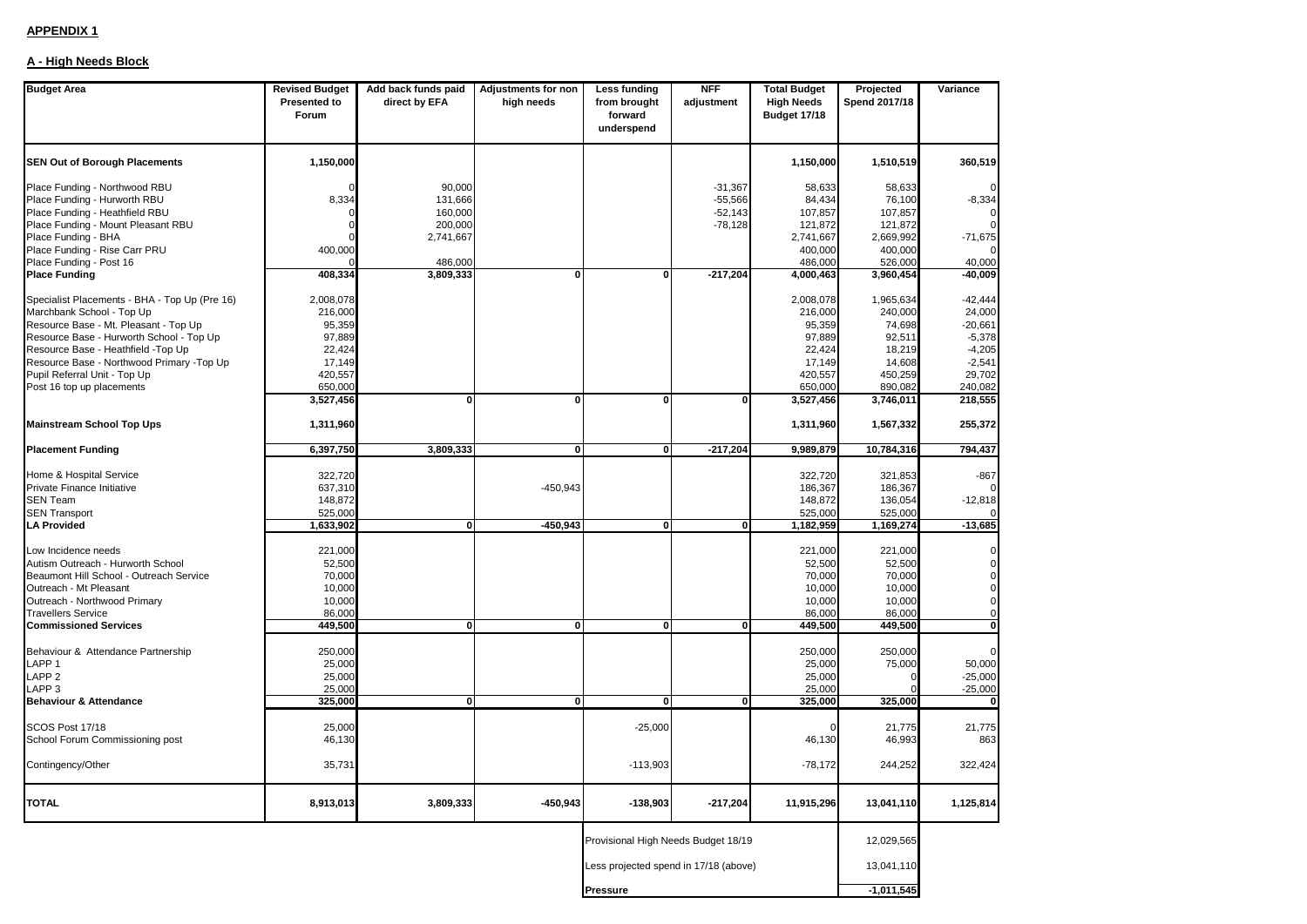### **B - Central Schools Block**

#### **Formula Based**

| Voluntary/Trust Admissions<br>Licenses | 20,000<br>71.476 |
|----------------------------------------|------------------|
| Former ESG funded retained services    | 240.000          |
| School Admissions                      | 113,263          |
| School Forum                           | 30,000           |
| Total Budget 17/18                     | 474.739          |
| Illustrative Allocation 17/18          | 476,372          |
| <b>Difference</b>                      | 1,633            |

| <b>Historic Commitments</b>          |         |
|--------------------------------------|---------|
| <b>Union Cover</b>                   | 10.000  |
| <b>LSCB Contribution</b>             | 10,000  |
| Music Service Remissions             | 18.000  |
| Virtual Headteacher                  | 20,000  |
| <b>Newly Qualified Teachers</b>      | 140.000 |
| <b>Private Finance Initiatives</b>   | 450.943 |
| School Placements & Asset Management | 63.000  |

| <b>Education Department</b>                        | 210.340           |
|----------------------------------------------------|-------------------|
| Total Budget 17/18                                 | 922.283           |
| Illustrative Allocation 17/18<br><b>Difference</b> | 972.000<br>49.717 |